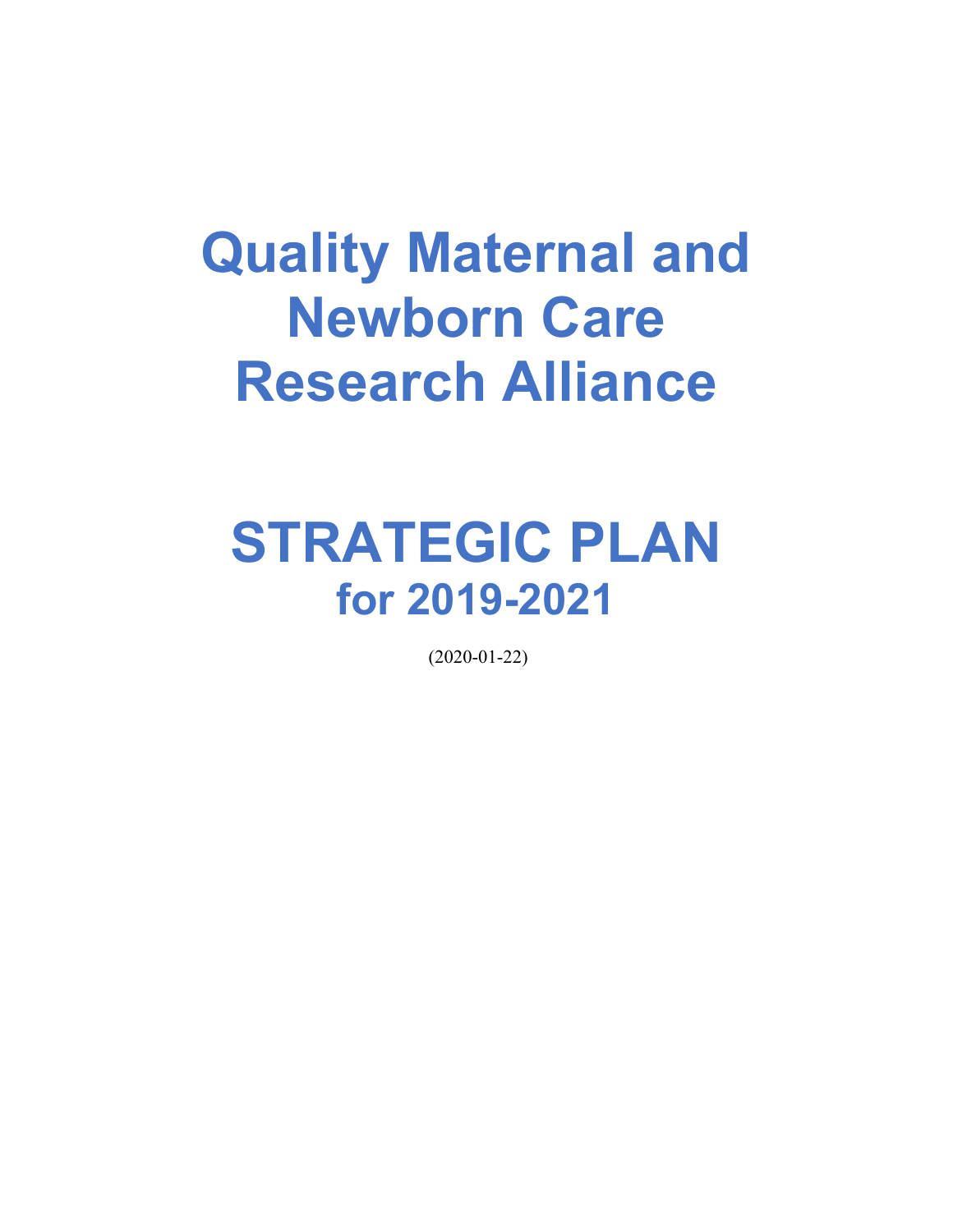# **TABLE OF CONTENTS**

|                         | <b>QMNC RESEARCH ALLIANCE STRATEGIC FRAMEWORK FOR 2019-2021  3</b>                    |  |  |  |
|-------------------------|---------------------------------------------------------------------------------------|--|--|--|
|                         |                                                                                       |  |  |  |
| $\mathfrak{D}_{\alpha}$ |                                                                                       |  |  |  |
| $3_{-}$                 |                                                                                       |  |  |  |
|                         |                                                                                       |  |  |  |
|                         |                                                                                       |  |  |  |
|                         |                                                                                       |  |  |  |
|                         |                                                                                       |  |  |  |
|                         |                                                                                       |  |  |  |
|                         | Research Priority #1: Investigate quality maternal and newborn care  8                |  |  |  |
|                         |                                                                                       |  |  |  |
|                         | Research Priority #3: Determine and develop indicators of quality care  11            |  |  |  |
| $\sim$                  |                                                                                       |  |  |  |
|                         |                                                                                       |  |  |  |
|                         |                                                                                       |  |  |  |
|                         |                                                                                       |  |  |  |
|                         |                                                                                       |  |  |  |
|                         |                                                                                       |  |  |  |
|                         |                                                                                       |  |  |  |
|                         |                                                                                       |  |  |  |
|                         | Institutional Priority #3: Establish a financial system and a fundraising strategy 17 |  |  |  |
|                         |                                                                                       |  |  |  |
|                         |                                                                                       |  |  |  |
|                         |                                                                                       |  |  |  |
|                         |                                                                                       |  |  |  |
|                         |                                                                                       |  |  |  |
|                         |                                                                                       |  |  |  |
|                         |                                                                                       |  |  |  |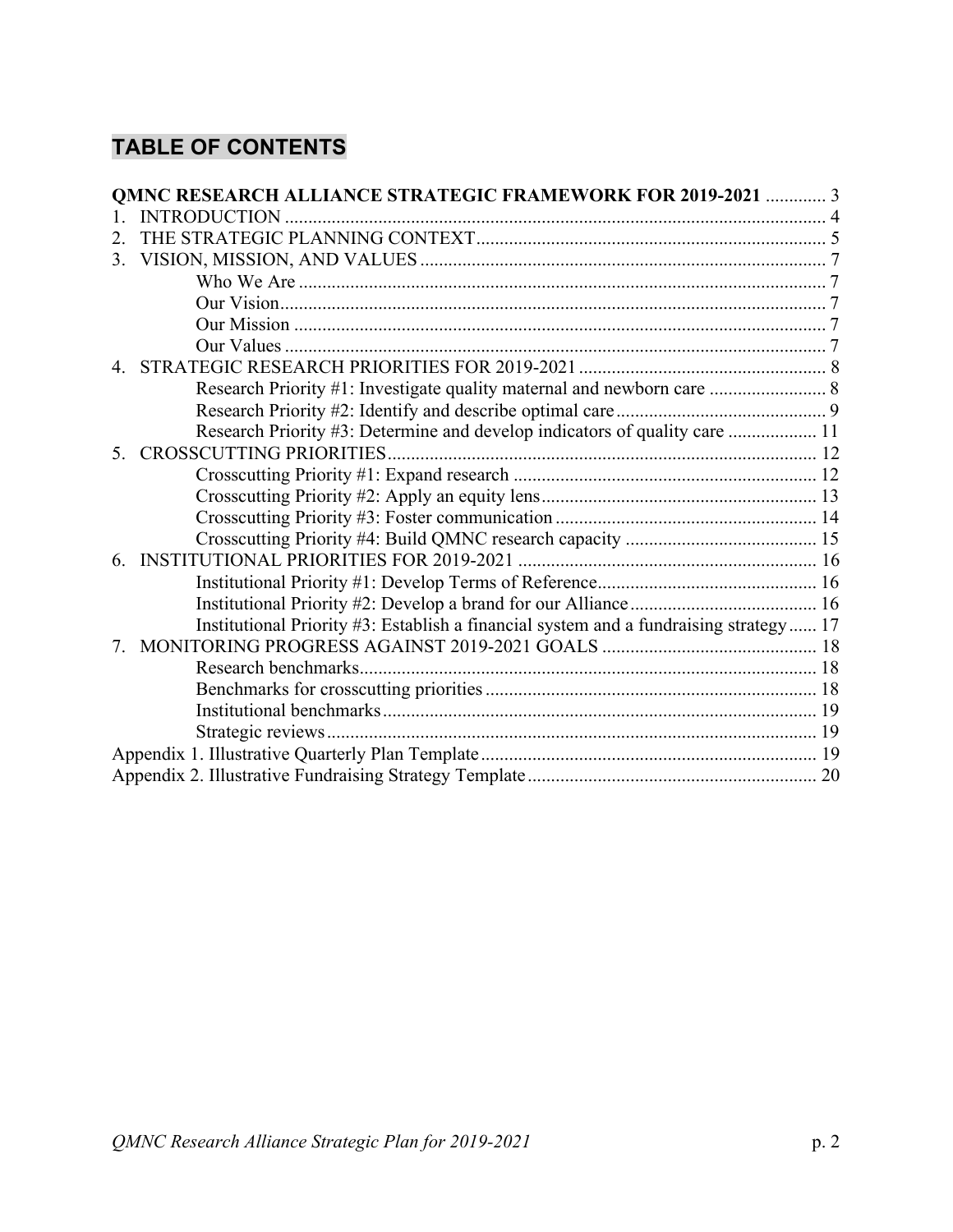# QMNC RESEARCH ALLIANCE STRATEGIC FRAMEWORK FOR 2019-2021

November 2019

| <b>WHO WE ARE</b> | We are an alliance of researchers, clinicians, advocates, and policymakers  |  |  |
|-------------------|-----------------------------------------------------------------------------|--|--|
|                   | working together to foster and support research to improve quality maternal |  |  |
|                   | and newborn care.                                                           |  |  |

| <b>OUR VALUES</b>                                                           | We envision a world in which equitable and quality maternal and newborn    |  |  |  |  |
|-----------------------------------------------------------------------------|----------------------------------------------------------------------------|--|--|--|--|
| care for all is advanced through the promotion, conduct, and translation of |                                                                            |  |  |  |  |
|                                                                             | research that underpins optimal quality maternal and newborn care and that |  |  |  |  |
|                                                                             | examines the integral role of midwifery.                                   |  |  |  |  |

| <b>OUR MISSION</b> | To collaborate in global research that promotes, generates, and translates     |
|--------------------|--------------------------------------------------------------------------------|
|                    | knowledge, particularly of the integral role of midwifery, in order for women, |
|                    | childbearing people, and families to survive, thrive, and transform.           |

| <b>OUR VALUES</b> | In prioritizing and implementing our work, we hold these values, that research<br>meets the following criteria: |  |  |  |  |
|-------------------|-----------------------------------------------------------------------------------------------------------------|--|--|--|--|
|                   | Maximal impact                                                                                                  |  |  |  |  |
|                   | Answerability                                                                                                   |  |  |  |  |
|                   | Community involvement                                                                                           |  |  |  |  |
|                   | Sustainability                                                                                                  |  |  |  |  |
|                   | Equity                                                                                                          |  |  |  |  |

| <b>OUR STRATEGIC</b> | 1. Midwifery and other care models – Investigate the impact of quality                                        |  |  |  |
|----------------------|---------------------------------------------------------------------------------------------------------------|--|--|--|
| <b>RESEARCH</b>      | maternal and newborn care, and in particular the contribution of                                              |  |  |  |
| <b>PRIORITIES</b>    | midwifery, on maternal, newborn, and related outcomes across diverse<br>settings.                             |  |  |  |
|                      | <b>Optimizing childbearing physiology</b> – Identify and describe aspects of care<br>2.                       |  |  |  |
|                      | that optimize or disturb physiology for all childbearing women and people,<br>and their fetus/newborn/infant. |  |  |  |
|                      | 3. Measures and benchmarks - Determine which indicators, measures, and                                        |  |  |  |
|                      | benchmarks are most valuable in assessing quality maternal and newborn                                        |  |  |  |
|                      | care across settings, including the views of those who bear children, and                                     |  |  |  |
|                      | develop new ones to address identified gaps.                                                                  |  |  |  |

| 1. Expanding research - Catalyze the conduct, translation, and                   |  |  |  |  |
|----------------------------------------------------------------------------------|--|--|--|--|
| implementation of research that meets the needs and preferences of               |  |  |  |  |
| women, infants, and all families.                                                |  |  |  |  |
| 2. Equity - Apply an equity lens to all Alliance activities, both internally and |  |  |  |  |
| externally, recognizing that appropriate language and representation will        |  |  |  |  |
| differ according to community and context.                                       |  |  |  |  |
|                                                                                  |  |  |  |  |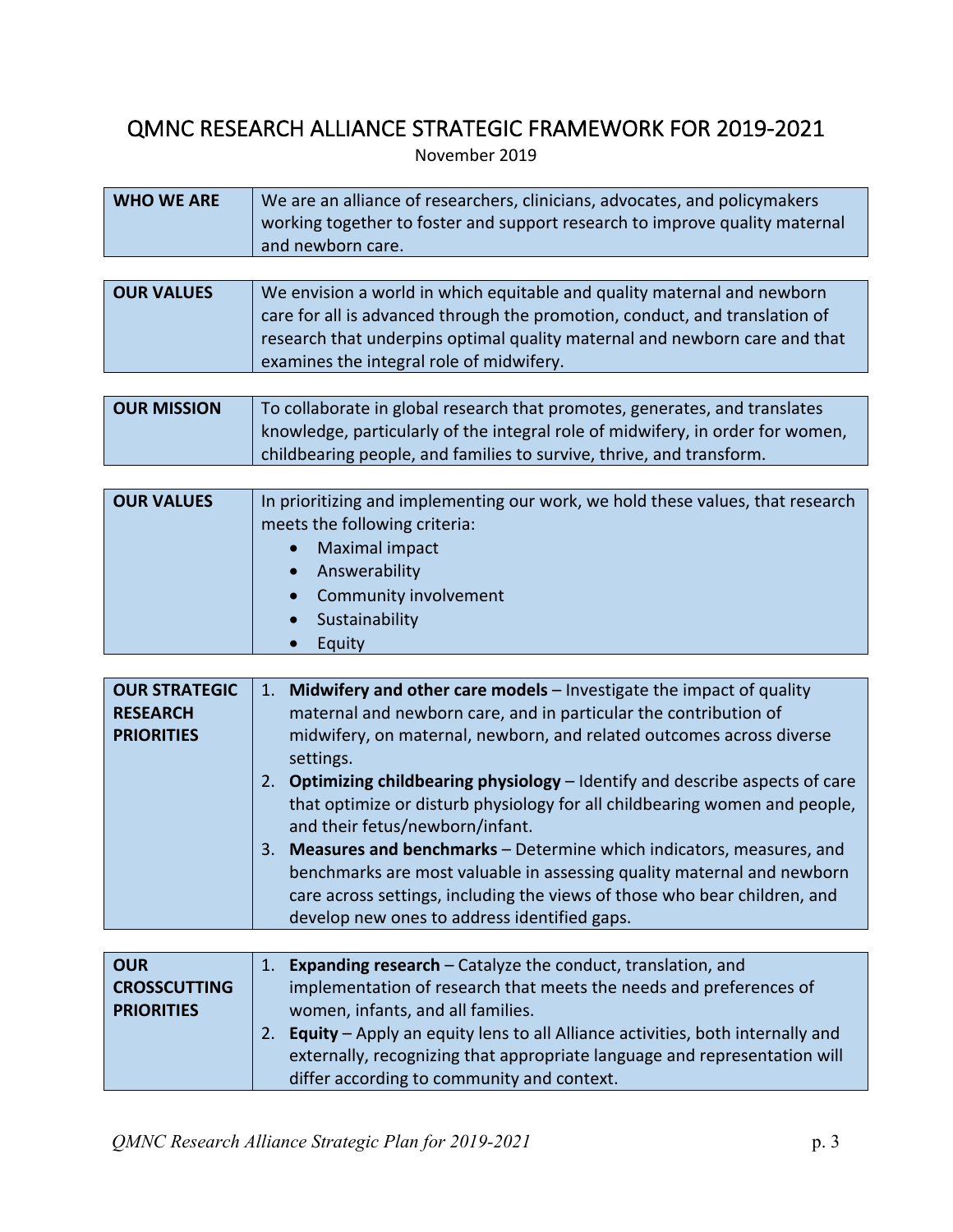| 3. Communication – Establish and maintain a communication plan, including<br>an online platform to serve those working on collective QMNC research<br>aims and activities.<br><b>Research capacity building - Increase the commitment of organizations</b><br>4.<br>and funders to QMNC research, as demonstrated through enhanced<br>investment in relevant research and capacity building. |
|----------------------------------------------------------------------------------------------------------------------------------------------------------------------------------------------------------------------------------------------------------------------------------------------------------------------------------------------------------------------------------------------|
|                                                                                                                                                                                                                                                                                                                                                                                              |

| <b>OUR</b>           | 1. Terms of Reference – Develop Terms of Reference for the Alliance,                      |  |  |  |  |
|----------------------|-------------------------------------------------------------------------------------------|--|--|--|--|
| <b>INSTITUTIONAL</b> | including its purpose, membership, governance structure, and                              |  |  |  |  |
| <b>PRIORITIES</b>    | participation and decision-making mechanisms.                                             |  |  |  |  |
|                      | <b>Brand</b> – Develop a branding strategy in support of other strategic priorities<br>2. |  |  |  |  |
|                      | of the Alliance.                                                                          |  |  |  |  |
|                      | Financial system and fundraising – Establish a financial planning and<br>3.               |  |  |  |  |
|                      | reporting system and a fundraising strategy for the Alliance for 2019-2021                |  |  |  |  |

# 1. INTRODUCTION

This strategic plan for mid-2019 through 2021 (2.5 years) will guide the Quality Maternal and Newborn Care (QMNC) Research Alliance ("the Alliance") as we pursue ambitious initiatives to implement three priority areas of research outlined below. This is the first strategic plan for the Alliance, organized in 2018, and it provides a roadmap to help us make strategic choices about research direction, mobilization of engagement, fundraising, and allocation of the Alliance's limited human and financial resources. It will guide implementation of our action plans as we seek to collaborate in global research that promotes, generates, and translates knowledge, particularly of the integral role of midwifery, in order for women, childbearing people, and families to survive, thrive, and transform.

With this plan, we are setting the stage for effective collaboration with researchers and other stakeholders (e.g., service users, policy makers, and scholar activists) to make a significant contribution to the provision of optimal quality maternal and newborn care globally.

Based on prior research and collaboration, we have identified **three strategic research priorities**:

- 1. Investigate the impact of quality maternal and newborn care, and in particular the contribution of midwifery, on maternal, newborn, and related outcomes across diverse settings.
- 2. Identify and describe aspects of care that optimize or disturb physiology for all childbearing women and people, and their fetus/newborn/infant.
- 3. Determine which indicators, measures, and benchmarks are most valuable in assessing quality maternal and newborn care across settings, including the views of those who bear children, and develop new ones to address identified gaps.

These research priorities are guided and supported by the following **crosscutting priorities**:

*QMNC Research Alliance Strategic Plan for 2019-2021* p. 4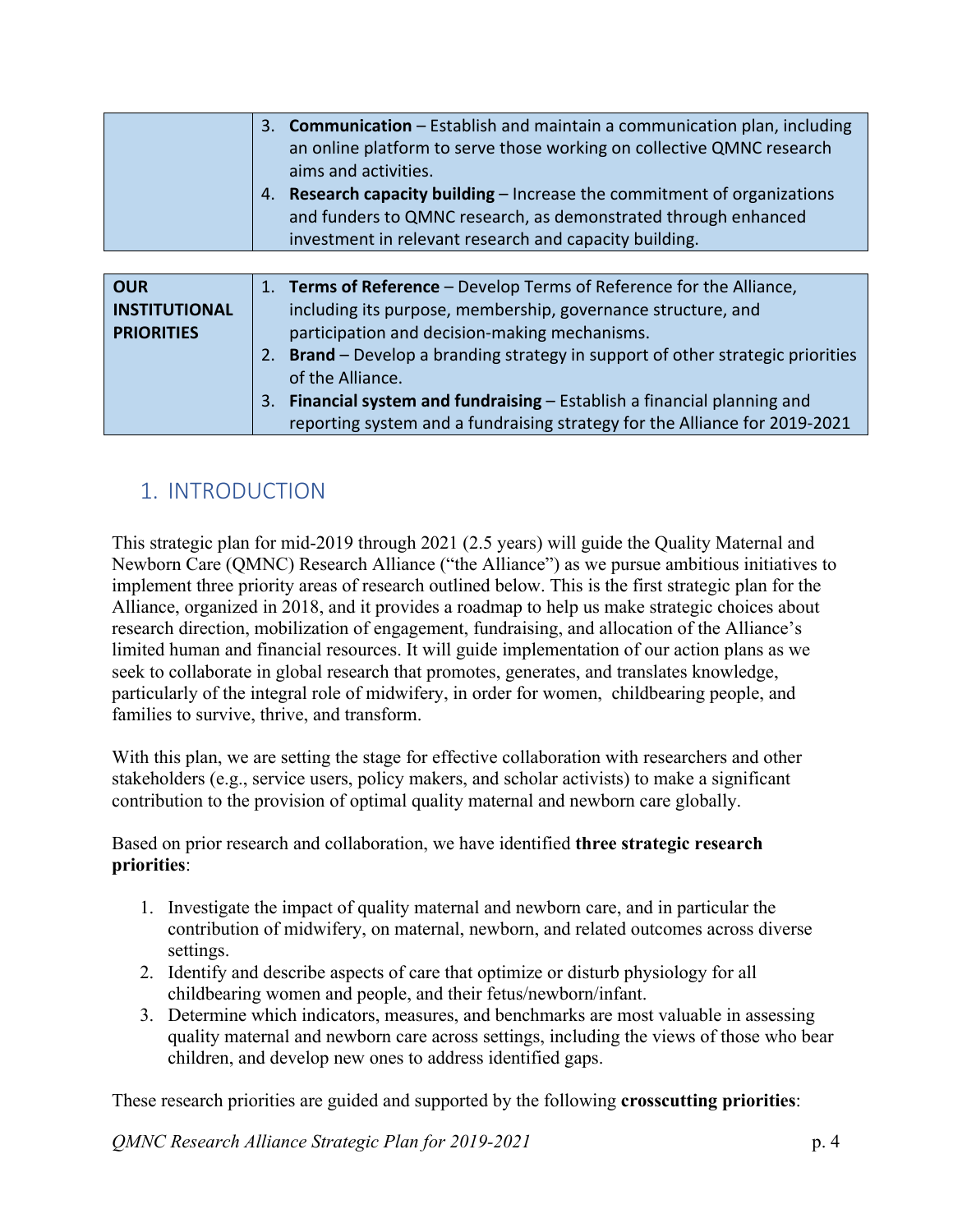- 1. **Expanding research** Catalyze the conduct, translation, and implementation of research that meets the needs and preferences of childbearing women and people, infants, and families.
- 2. **Equity**  Apply an equity lens to all QMNC Alliance activities, both internally and externally, recognizing that appropriate language and representation will differ according to community and context.
- 3. **Communication** Establish and maintain a communication plan, including an online platform to serve those working on collective QMNC Research Alliance aims and activities.
- 4. **Research Capacity Building** Increase the commitment of organizations and funders to QMNC research, as demonstrated through enhanced investment in relevant research and capacity building.

To support these priorities, we will establish the Alliance as a formal entity and build our organizational capacity, giving highest attention to **three institutional priorities**:

- 1. Develop Terms of Reference for the Alliance, including its purpose, membership, governance structure, and participation and decision-making mechanisms.
- 2. Develop a branding strategy in support of other strategic priorities of the Alliance.
- 3. Establish a financial planning and reporting system and a fundraising strategy for the Alliance for 2019-2021.

Successful implementation of this plan will enhance our capacity to collaborate effectively with researchers and other stakeholders to achieve the research priorities. It will build on current momentum to strengthen and increase our resources to support the global collaboration we seek. And, it will bring us closer to our aspiration of a world in which equitable and quality maternal and newborn care is available for all.

# 2. THE STRATEGIC PLANNING CONTEXT

The QMNC Research Alliance is an alliance of researchers, clinicians, advocates, and policymakers working together to foster and support research to improve quality maternal and newborn care. The group developed out of the seminal work published in the 2014 Lancet Series on Midwifery1 (LSM) (Renfrew et al, 2014; Homer et al, 2014; van Lerberghe, et al, 2014; ten Hoope-Bender, et al, 2014). Figure 1 presents a brief overview of the LSM findings.

<sup>1</sup> https://www.thelancet.com/series/midwifery

*QMNC Research Alliance Strategic Plan for 2019-2021* p. 5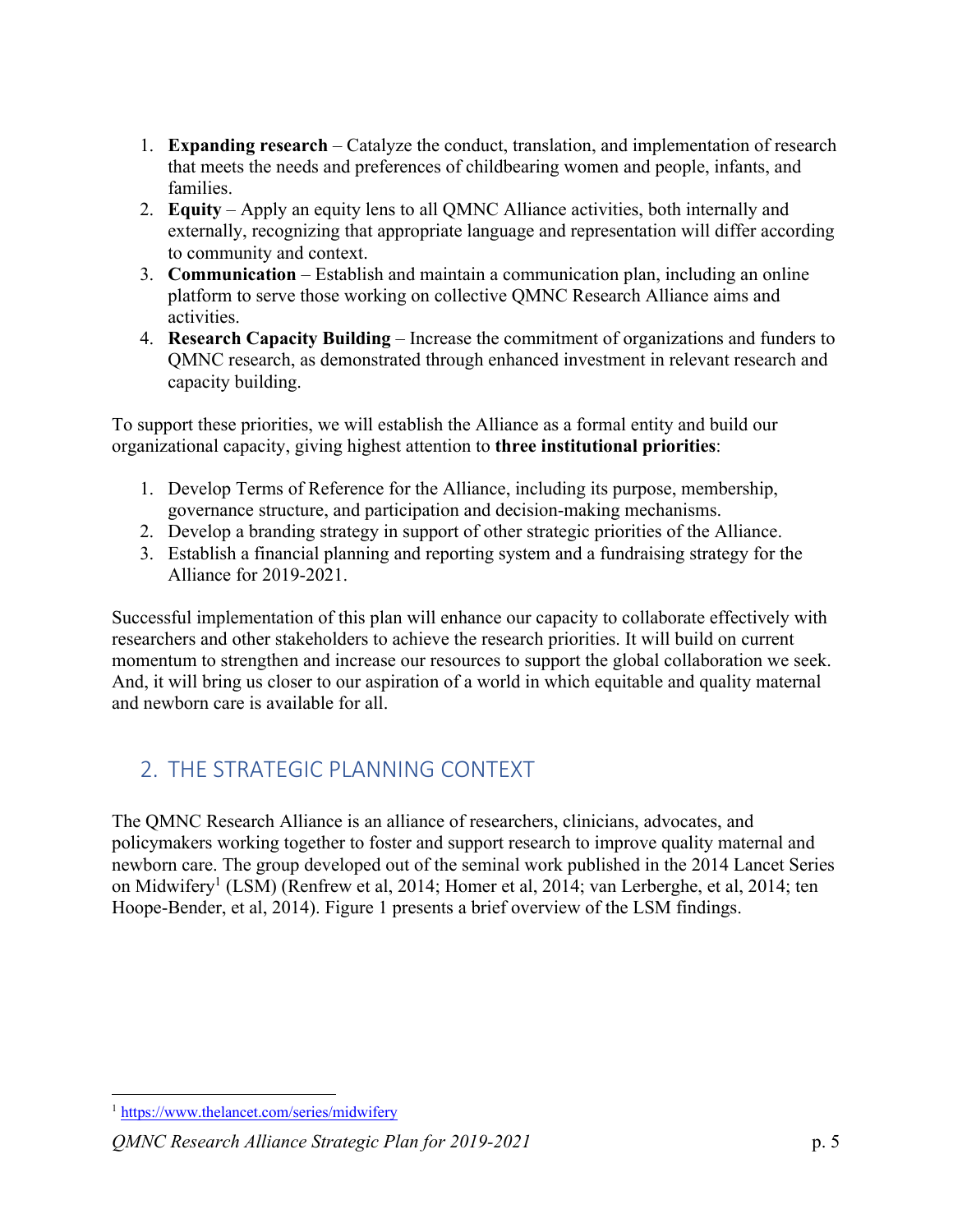| The 2014 Lancet Series on Midwifery in a Nutshell                                |                                                                                                       |                                                                                                                               |  |
|----------------------------------------------------------------------------------|-------------------------------------------------------------------------------------------------------|-------------------------------------------------------------------------------------------------------------------------------|--|
| Papers 2014 & 2016                                                               | <b>Methods</b>                                                                                        | <b>Findings and conclusions</b>                                                                                               |  |
| 1. Midwifery and quality<br>care                                                 | Defined midwifery, critical<br>synthesis of quantitative<br>and qualitative evidence,<br>case studies | Could improve 50+ outcomes.<br>Definition and framework for use<br>in planning, monitoring,<br>regulation, education          |  |
| 2. Projected effect of<br>scaling up midwifery                                   | Modelled impact of<br>implementation of<br>midwifery                                                  | Universal provision of midwifery<br>(with family planning) as defined<br>in the series could reduce<br>mortality by 80%+      |  |
| 3. Country experience<br>of strengthening health<br>systems through<br>midwifery | Analysis of four country<br>case studies with success<br>in decreasing high<br>maternal mortality     | Success r/t quality, respectful<br>care, reducing over-<br>medicalization, midwifery<br>integration & health system<br>access |  |
| 4. Improvement of MNH<br>through midwifery                                       | Summary, analysis, call to<br>action                                                                  | Midwifery and midwives crucial<br>to achievement of national and<br>international goals and targets                           |  |
| 5. Asking different<br>questions                                                 | Analysis and consultation<br>to identify priority research<br>questions                               | Priorities identified. Requires<br>new programs of research &<br>implementation of known models<br>that work.                 |  |

A group of LSM authors continued work in collaboration with WHO and international stakeholders to analyze the LSM findings for knowledge gaps and to identify the most important research priorities for moving forward (Kennedy et al, 2018). These are the three *Research Priorities* presented in this plan.

Over the past five years since the initial publication of the LSM and subsequent work on identifying the research priorities, a group of interested researchers and stakeholders gathered informally at various conferences and virtually to continue to collaborate. In 2018, we held a briefing with funders and donors to consider potential strategies for moving forward. At that important meeting we identified the need for more formal planning and establishment of the QMNC Research Alliance. In addition, we focused on the following key areas:

- The need for women, all families, and communities, especially those of color and who bear the highest burden, to drive the research agenda.
- The need to reverse the trend of researchers following the funders rather than the activists.
- The need for strategies to range from explicating models of care at the cellular level to those at the system level.
- The need for a core outcome dataset.

- Emphasis on reducing disparities understanding institutional racism and toxic stress and how to reverse and promote resilience through QMNC.
- Research that provides transgenerational value.

Formal strategic planning for the Alliance began in 2018 with a retreat held in May 2019 with 20 LSM authors and additional stakeholders in attendance. This strategic plan represents the work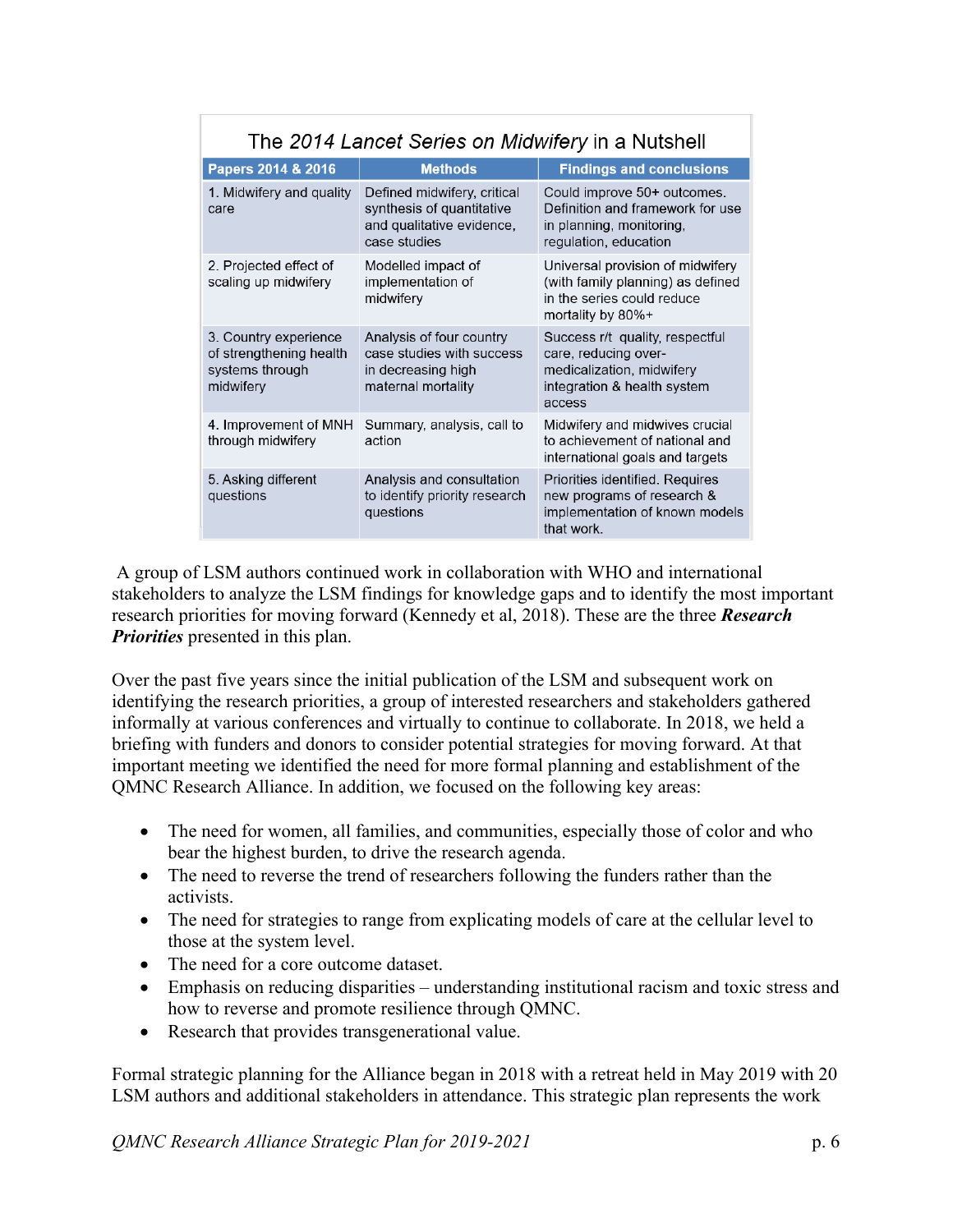of this group during and since that retreat. The Alliance will be formally launched and available for global engagement in late 2019.

### 3. VISION, MISSION, AND VALUES

#### Who We Are

We are an alliance of researchers, clinicians, consumers, advocates, service users, policymakers, and other interested colleagues working together to foster and support research to improve quality maternal and newborn care.

#### Our Vision

A world in which equitable and quality maternal and newborn care for all is advanced through the promotion, conduct, and translation of research that underpins optimal quality maternal and newborn care and that examines the integral role of midwifery.

#### Our Mission

To collaborate in global research that promotes, generates, and translates knowledge, particularly of the integral role of midwifery, in order for women, childbearing people, and all families to survive, thrive, and transform lives.

#### Our Values

The QMNC Research Alliance from its inception used five criteria to rank our research priorities, and we now hold these as core values as we move forward with implementation of this strategic plan. The values are:

**Equity:** Does the research have the potential to reduce inequities by including those most vulnerable to poor outcomes and/or enhancing the health and well-being of *all* childbearing women and people, and infants, and families?

**Maximal impact:** Is it likely the research will lead to high quality care for women, infants, and all families; improve the short- and/or long-term physical, social, and emotional health and well-being of women, infants, and all families; and/or have an impact on the broad social conditions of people's lives that influence health and wellbeing?

**Answerability:** Can the new knowledge lead to an efficacious intervention or program? Is the research question clear and transparent about process and outcomes and respects ethical principles that protect human rights?

**Community\* involvement:** Does the research have the potential to engage communities about topics important to them and/or include groups that are seldom heard, often excluded, or hard to reach?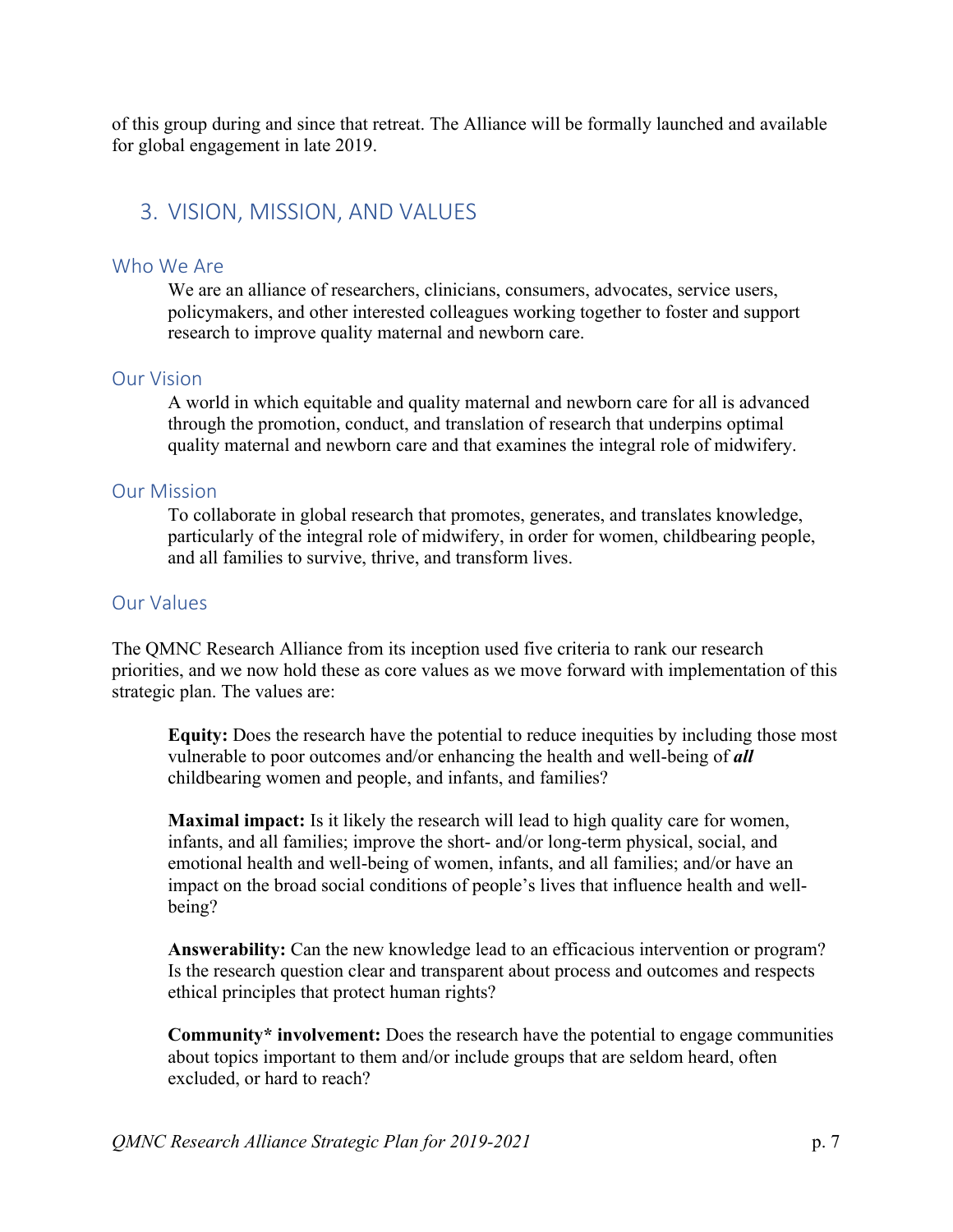**Sustainability:** Is it likely that there will be adequate resources and commitment to the conduct of the research and/or that the implementation of the research results will be affordable over time in a variety of settings?

\*Community includes people, women, infants, girls, families, and the context in which they live, but could also include clinicians, service user groups, policymakers, and others.

# 4. STRATEGIC RESEARCH PRIORITIES FOR 2019-2021

Using the top three research priorities identified in Kennedy et al. (2018) as a guide, we considered a wide range of research opportunities for 2019-2021 and conceived of strategies for moving forward quickly and decisively with each of these priorities.

#### Research Priority #1: Investigate quality maternal and newborn care

*Investigate the impact of quality maternal and newborn care, and in particular the contribution of midwifery, on maternal, newborn, and related outcomes across diverse settings.* 

This priority addresses the need for published research that clearly delineates what constitutes best practices for optimal maternal and newborn health outcomes and how those practices overlap with or are reflected in midwifery practice. Initiatives to advance this priority emphasize the creation and dissemination of this research by Alliance membership as well as by researchers at institutions of higher education.

**Key initiatives** under this research priority are:

- 1. Achieve two new funded research projects by any Alliance member in collaboration with other members as well as non-members that address this priority and/or its sub-questions as listed in Kennedy et al. (2018). Actions to achieve this initiative are:
	- a. Identify funding opportunities relevant to this priority, and disseminate these opportunities to members via the QMNC Research Alliance website and email list.
	- b. Encourage members to use the Alliance online discussion board to discuss and seek feedback on research ideas for grant applications.
	- c. Identify where collaboration and where competition is appropriate  $-e.g.,$  in some instances, members may decide to collaborate or apply jointly for grants rather than compete for the same funding opportunities.
- 2. Advocate to funders to frame two calls for research or to commission two research studies related to this priority. Actions to achieve this initiative are:
	- a. Write one-page summaries of why QMNC is important for funders.
	- b. Identify potential funders for these specific purposes within or in collaboration with the broader fundraising strategy (see Institutional Priority #3).
	- c. Map who in the Alliance is already engaged with which funders.

*QMNC Research Alliance Strategic Plan for 2019-2021* p. 8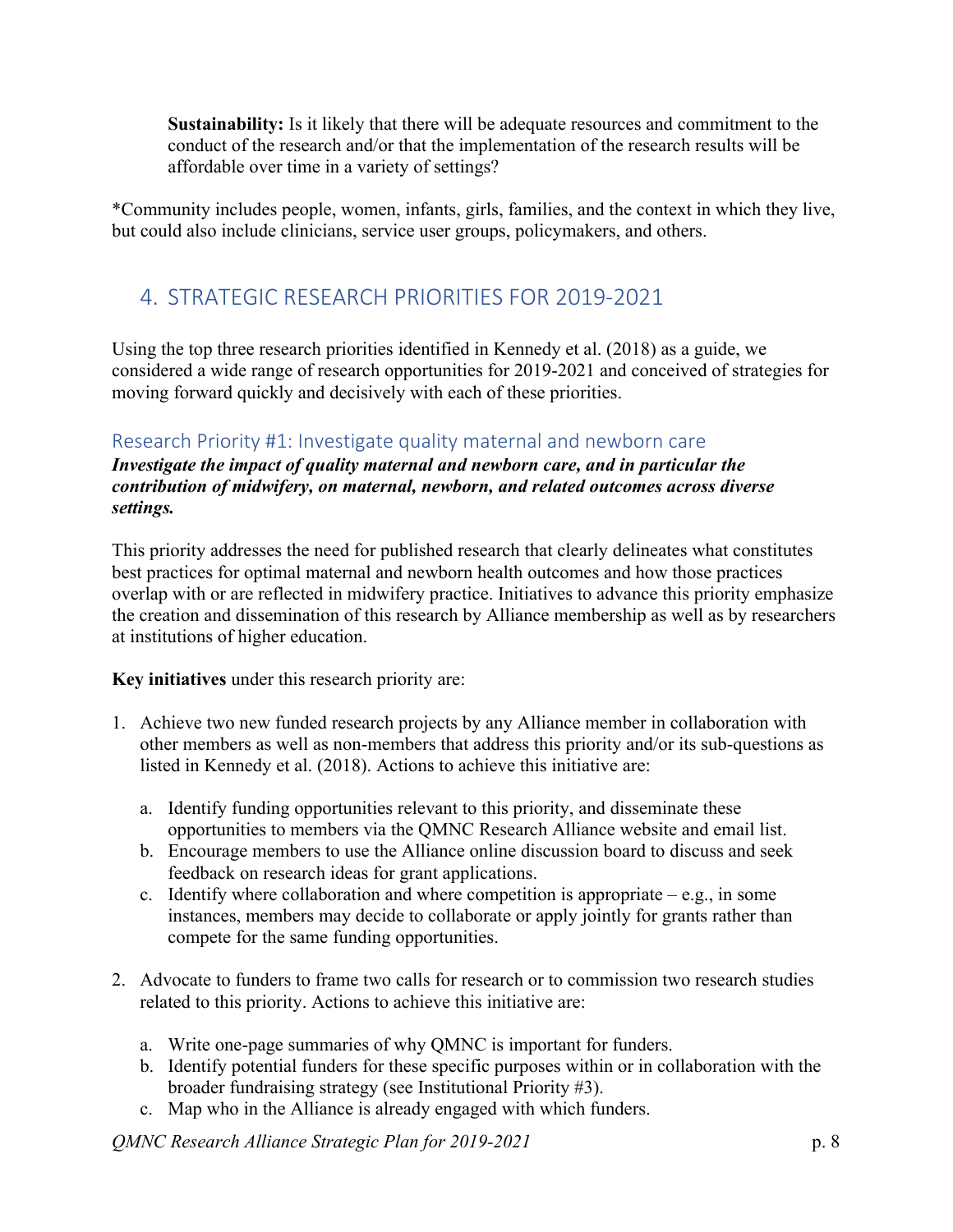- d. Strategize who in the Alliance is best placed to influence each funder.
- e. Submit concept papers and proposals to funders by the end of 2021.
- 3. Broker two new research partnerships between Alliance members. Actions to achieve this initiative are:
	- a. Create content for the Alliance website, such as blogs or YouTube clips, to raise awareness of research topics related to this priority.
	- b. Facilitate online "speed dating" to help members to link with each other to undertake research activities such as writing papers and grant applications.
	- c. Disseminate information about specific funding opportunities/ research calls.
	- d. Use opportunities of aligned conferences to foster links between Alliance members.
- 4. Promote this priority to institutions of higher education as suitable dissertation topics for master's and doctoral students. Actions to achieve this initiative are:
	- a. Encourage Alliance members to be in communication with their local institutions of higher education in order to initiate and develop relationships supportive to the conduct of research relevant to this priority.
	- b. Identify other appropriate institutions and methods of communication and initiate engagement.
	- c. Offer regional dissertation prize(s) for best dissertation on research topics related to this priority.
	- d. Use existing trips to conferences and meetings to promote research topics related to this priority to institutions and post-graduate students.

#### Research Priority #2: Optimizing Childbearing Physiology

#### *Identify and describe aspects of care that optimize or disturb physiology for all childbearing women and people, and their fetus/newborn/infant.*

This priority seeks to highlight the complex, interacting components of the biopsychosocial milieu that affect physiologic pregnancy, birth, and postpartum periods. These include the individual beliefs, experiences, and knowledge held by the woman giving birth and of their birth companion(s), and care provider(s). It also includes neurobiological factors and impacts, and the nature and impact of the immediate birth environment and setting, as well as the effects of sociocultural, geographic, and economic contexts. The objectives chosen to support this priority underpin both future research by Alliance members, and facilitation of global networks to enable connections between and among researchers in this field.

#### **Key initiatives and 2-year goals** under this research priority are:

1. Contribute to the global crosscutting Alliance database and map of researchers, research projects, and protocols on topics related to this priority, and disseminate this information via the Alliance website.<sup>2</sup> Actions to achieve this initiative are:

#### *QMNC Research Alliance Strategic Plan for 2019-2021* p. 9

<sup>2</sup> Researches will indicate if material is embargoed.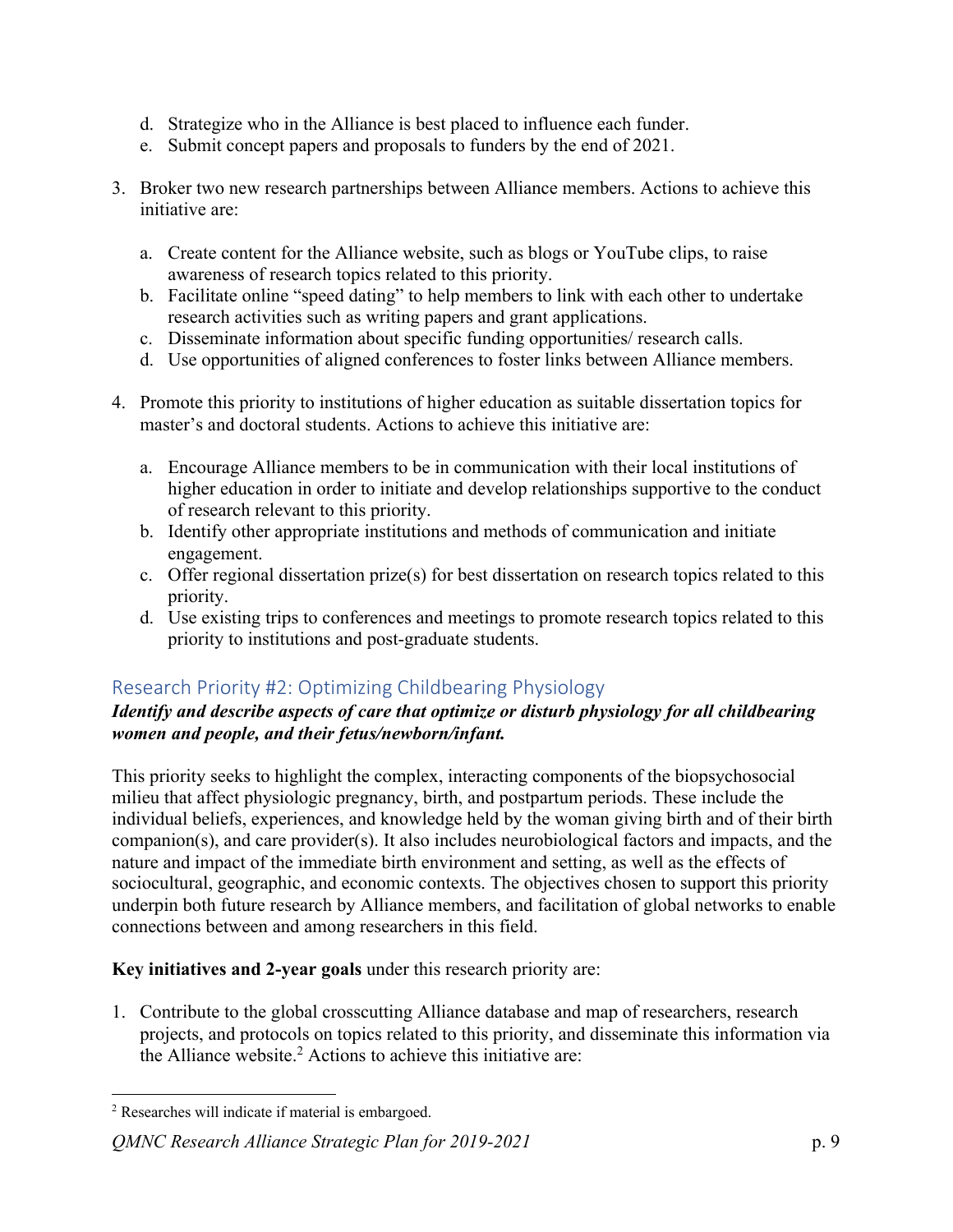- a. Collaborate with the Communications work group to implement a registration method on the Alliance website in which researchers, upon joining, indicate research areas and interests.
- b. Conduct a review of relevant studies on PubMed over the last 5 years to identify authors working in this area.
- c. Develop and maintain a list of researchers doing relevant work, collaborating with those collecting similar information and drawing from sources such as authors of papers included in Cochrane Reviews, as well as from qualitative and other non-RCT or clinical research areas.
- 2. Publish a detailed description of physiologic birth. Actions to achieve this initiative are:
	- a. Drawing on existing descriptions of physiologic birth, draft a detailed description for Alliance use.
	- b. Circulate, facilitate discussion, refine, and finalize with broad Alliance engagement.
	- c. Publish the description in open-access journals and on Alliance website.
- 3. Publish and disseminate a guideline on the conduct of research into aspects of care that optimize or disturb healthy childbearing physiology, to include perspectives of participants, description and perspectives of care providers, and description of environment and context in which this research takes place. Actions to achieve this initiative are:
	- a. Create a draft that includes perspectives of service users and other stakeholders as well as those of clinicians and that collects data not only on what contributes to poor outcomes, but on what supports and elevates positive physiology of birth.
	- b. Share the draft via Creative Commons or other open-access source to invite feedback and comment on the platform provided by the Alliance website.
	- c. Disseminate the site, invite comments through Alliance networks, and ask for it to be snowballed out from there.
	- d. Encourage and collect comments and debate, creating a crowd-sourced final document that reflects experiences from an extended community.
- 4. Identify gaps in existing research and prioritize topics to be addressed. Actions to achieve this initiative are:
	- a. Create a forum on the Alliance website to allow researchers to upload or link to research that they are involved with or aware of that addresses this research priority.
	- b. Ask participating researchers to identify gaps or topics related to this research priority that they believe need to be investigated more deeply.
	- c. Invite the network of researchers to respond to these identified gaps with research they are aware of that may fulfill the perceived need for additional work.
	- d. Prioritize the topics that remain as gaps, once site traffic stabilizes, suggesting concept saturation.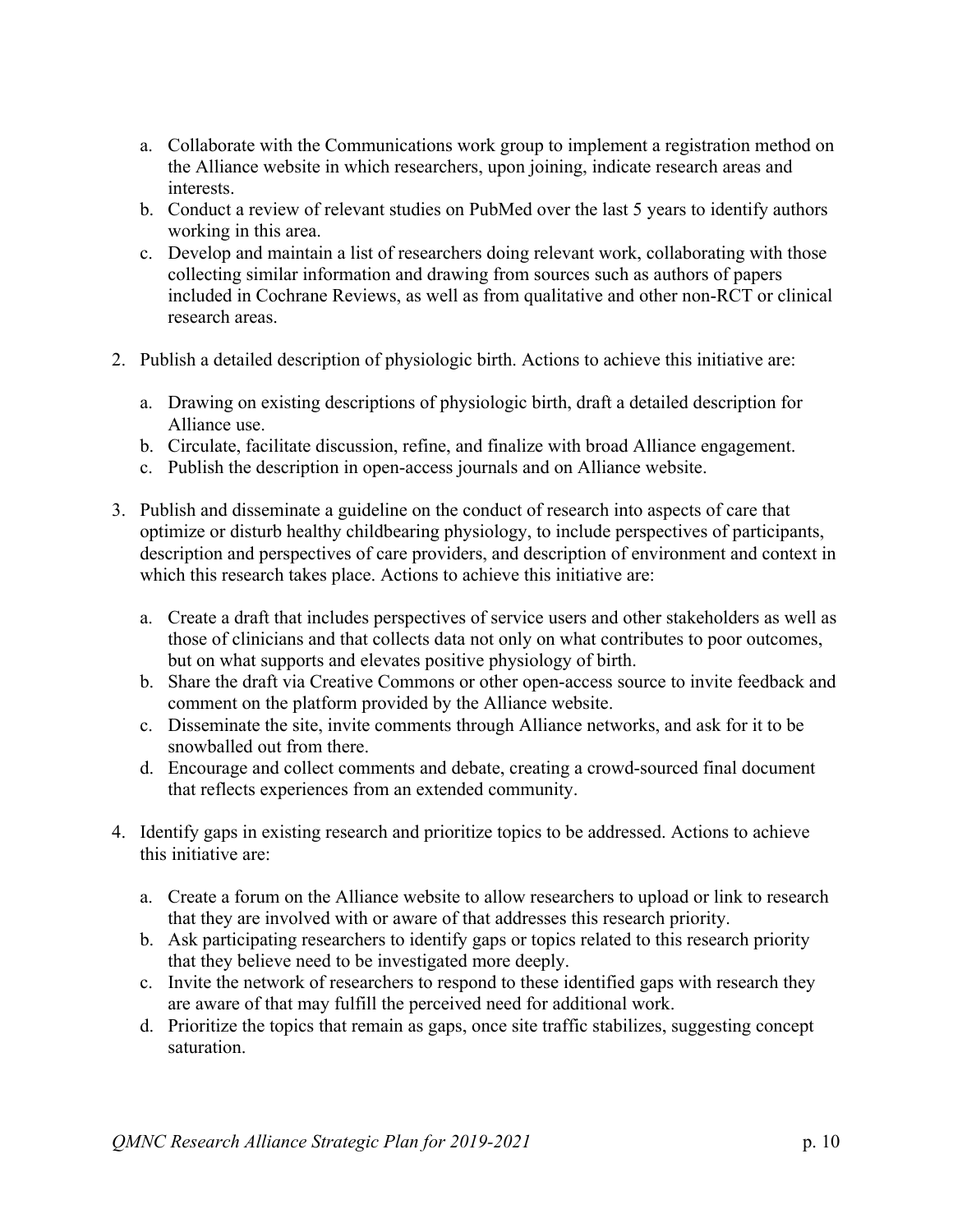#### Research Priority #3: Measures and Benchmarks

#### *Determine which indicators, measures, and benchmarks are most valuable in assessing quality maternal and newborn care across settings, including the views of those who bear children, and develop new ones to address identified gaps.*

This priority stems from the observation that most outcomes and instruments currently used in maternal and newborn care research are focused on mortality, morbidity, and short-term assessments; the recognition of the connection between positive maternal and newborn care experiences and clinical outcomes; and the relative lack of representation of the voices and priorities of service users in data on maternal and newborn outcomes and experiences. The focus on pathology and short-term outcomes has excluded an extensive and critical area of outcomes assessment on positive childbearing care and experiences. Objectives within this priority emphasize the development and dissemination of validated tools that will facilitate assessment of these under-examined areas, across disciplines and contexts. Moreover, it is anticipated that the tools will support the Alliance's broader objective to build QMNC research capacity.

**Key initiatives** under this research priority are:

- 1. Map existing measurements, indicators, and tools that are relevant to research related to this priority. Actions to achieve this initiative are:
	- a. Secure funding to sustain this initiative by working with QMNC leadership to identify funding sources, creating overall and project-based budgets, and co-developing proposals to apply for those funding opportunities.
	- b. Evaluate the quality of existing tools and identify gaps, then publish results on the Alliance website and disseminate directly to potential funders.
	- c. Develop criteria for use of the repository, including input from Alliance membership as well as external consultation.
	- d. Develop a web-based tool for collection and vetting of new submissions to the repository.
	- e. Disseminate information about the repository and recruit new members and submissions.
- 2. Develop and disseminate a minimum set of core variables that enable the study of topics related to this priority and the components of QMNC across contexts. Actions to achieve this initiative are:
	- a. Conduct a review of Lancet and other literature to develop the core variables.
	- b. Create the framework/matrix with the minimum set of core variables.
	- c. Disseminate the framework via the Alliance website and otherwise make it accessible to researchers.
- 3. Upscale the "Decolonizing Research" Brown paper to the QMNC framework and global context. Actions to achieve this initiative are:
	- a. Develop best practices for measurement in line with the equity principles delineated in the QMNC Research Alliance Equity Statement as well as in the Brown paper, acknowledging that assessment of quality must take unconventional measures into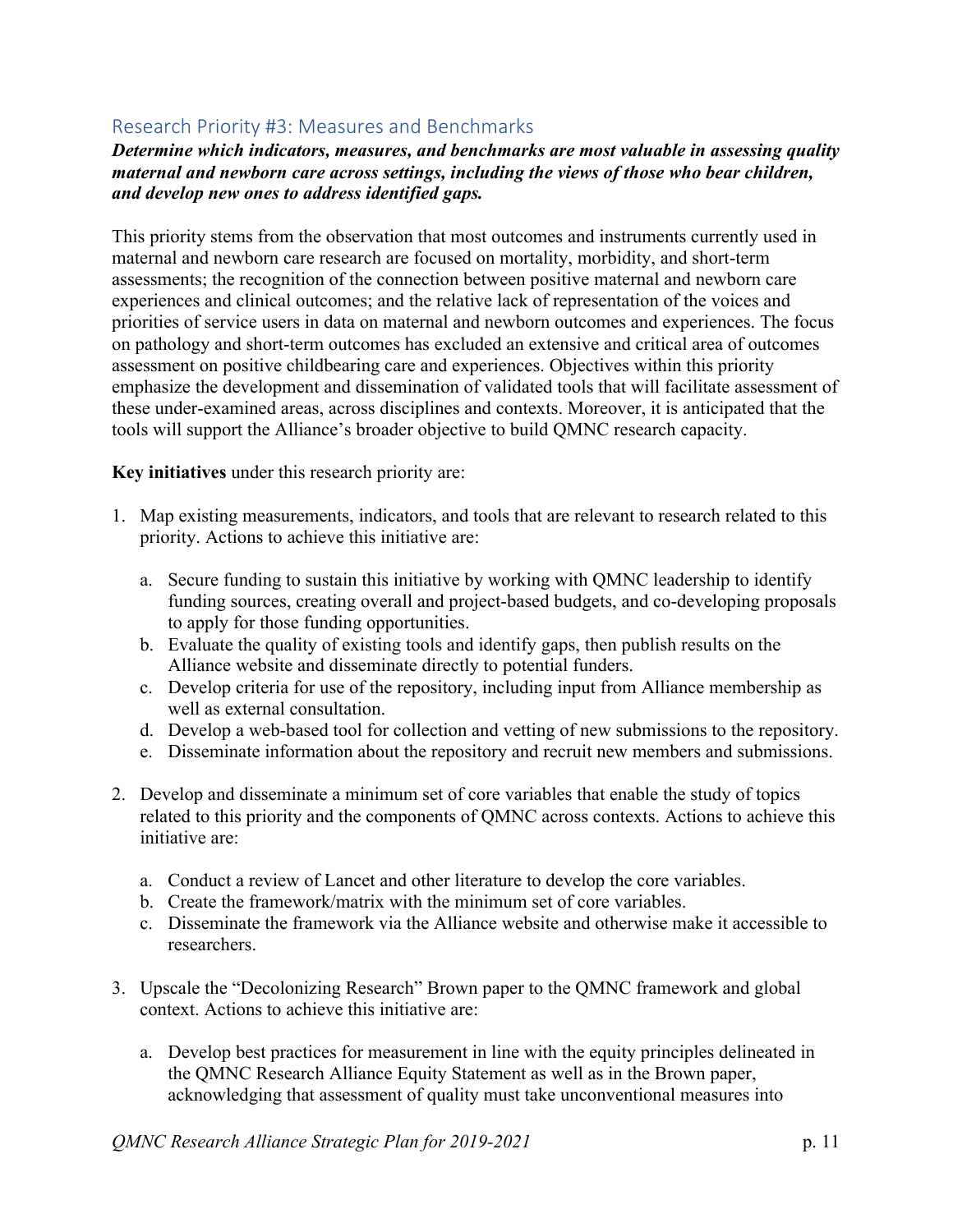account such as autonomy, respect, and lived experience, and that these measures may come from unconventional sources or methods.

- b. Publish and disseminate a Code of Conduct or Principles of Best Practice for measurement of these metrics.
- 4. Develop and share a repository of data registries that can be used to study topics relevant to this priority and QMNC research more broadly. Actions to achieve this initiative are:
	- a. Identify extant datasets and registries from around the world that are relevant to the QMNC framework.
	- b. Create a matrix to compare variables across sources, countries, and contexts.

## 5. CROSSCUTTING PRIORITIES

The research priorities above will be guided by a set of underpinning and crosscutting priorities that provide a framework for and help ensure the viability of current and future research priorities and initiatives. Moreover, the crosscutting priorities will facilitate integration in Alliance efforts, countering forces that often silo research efforts and promoting synergies.

#### Crosscutting Priority #1: Expanding research

#### *Catalyze the conduct, translation, and implementation of research that meets the needs and preferences of women, infants, and all families.*

This crosscutting priority provides a base from which the Alliance can provide support and guidance members, whether individuals or organizations, as they seek to conduct research on maternal and newborn care by keeping the research community up-to-date on improvements in maternal and newborn care. Further, it will assist in the promotion and dissemination of that research in order to inform the application of research findings through the use of social media and multimedia platforms.

**Key initiatives** under this crosscutting priority are:

- 1. Promote and facilitate research by members of the Alliance as well as through partnerships with outside researchers and institutions. Actions to achieve this initiative are:
	- a. Inform the QMNC research community regarding research design to inform scale-up of maternal and newborn care improvements
	- b. Ensure relevant audiences know about the QMNC research guidance recommendations
- 2. Promote the effective use of research to support improvement in maternal and newborn care and outcomes. Actions to achieve this initiative are:
	- a. Communicate new priority areas as needed through multi-media channels at launch, making clear why there is a case for change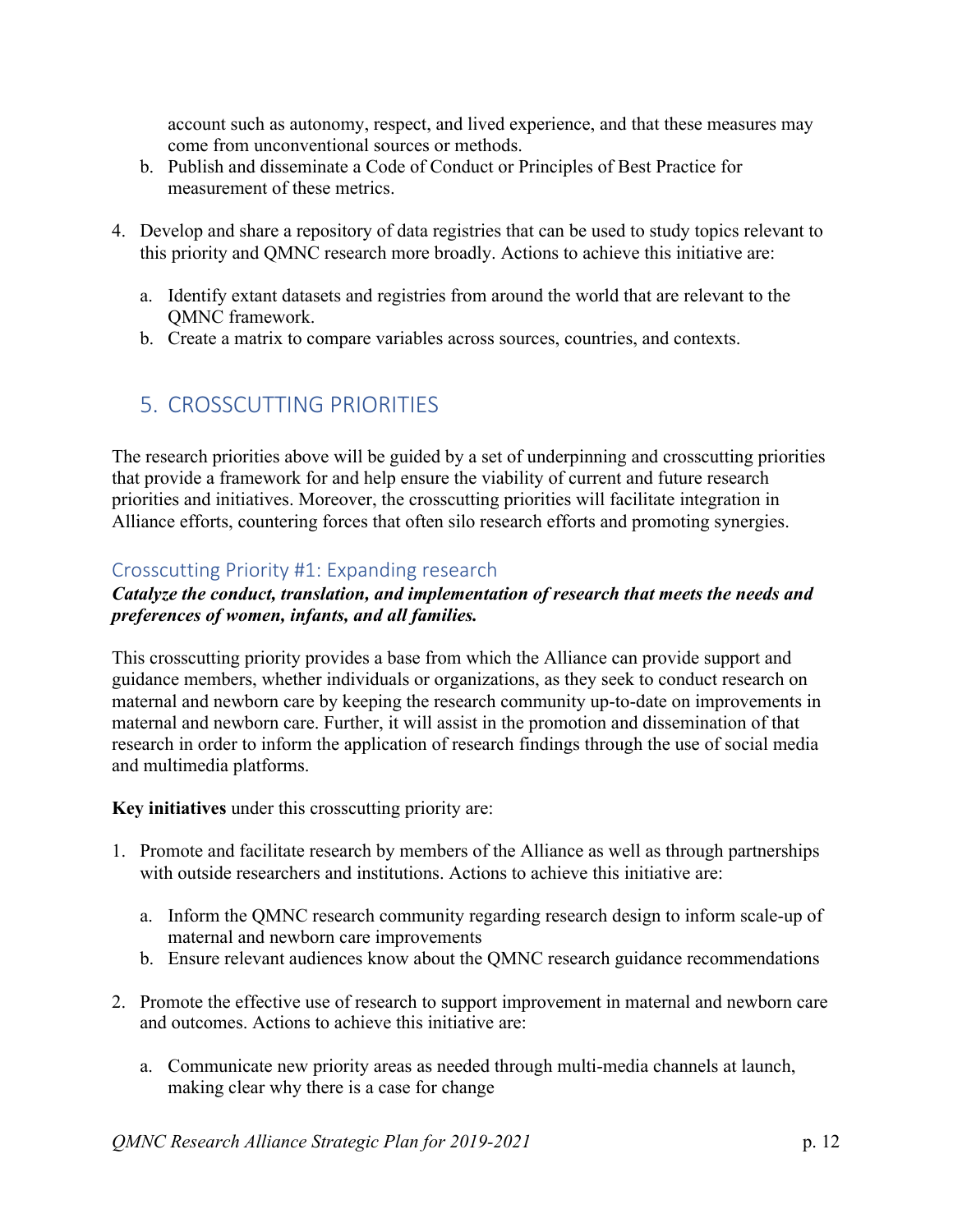- b. Use third party channels to promote access to relevant recommendations and other information, particularly through syndication (digital) and leaflets and journals (paper)
- c. Utilize social media and other platforms to make research available and accessible to a broad population in order to reach change agents outside of academic contexts.

#### Crosscutting Priority #2: Equity & Inclusion

#### *Apply an equity lens to all Alliance activities, both internally and externally, recognizing that appropriate language and representation will differ according to community and context.*

This crosscutting priority highlights the importance of the application of an equity lens to research, dissemination and advocacy activities conducted by the Alliance and the promotion of equity in all activities conducted by its members or in collaboration with the Alliance. Processes applied for the implementation of this priority guide researchers in the use of appropriate language across various contexts and cultures.

**Key initiatives** under this crosscutting priority are:

- 1. Create and maintain an internal framework to guide how we frame and write our research and other communications to be inclusive across a variety of cultures and contexts. Actions to achieve this initiative are:
	- a. Create a process to validate equity as a core value of the Alliance, and adopt a working definition of equity that will be used to guide Alliance activities
	- b. Create an internal framework to guide, support, and maintain this value in the work we do as an alliance, including developing a system to maintain accountability to this value through monitoring of and feedback on Alliance work and publications. This may include creating indicators that capture adherence to the values that we aspire to, recommend, and endorse, and collecting data in order to evaluate compliance and efficacy. It can also include seeking to record how much our framework is used in new literature to mark whether or how much it has been taken up by researchers and become part of the larger body of knowledge.
	- c. Apply an equity lens in the design and conduct of research by the Alliance as well as that done in collaboration with other organizations.
	- d. Promote the application of an equity lens in the design and conduct of research by the Alliance members as well as that done in collaboration with other organizations.
- 2. Maintain an external public statement regarding our use of equitable language within the Alliance website and publications. Actions to achieve this initiative are:
	- a. Draft a concise public statement, using the internal framework as a foundation, explaining our dedication to equity in our language and our research.
	- b. Use this statement to maintain transparency to the public about what we do, what we believe, and how we hold ourselves accountable to our professed values, by communicating our processes, procedures, and the results of our monitoring process.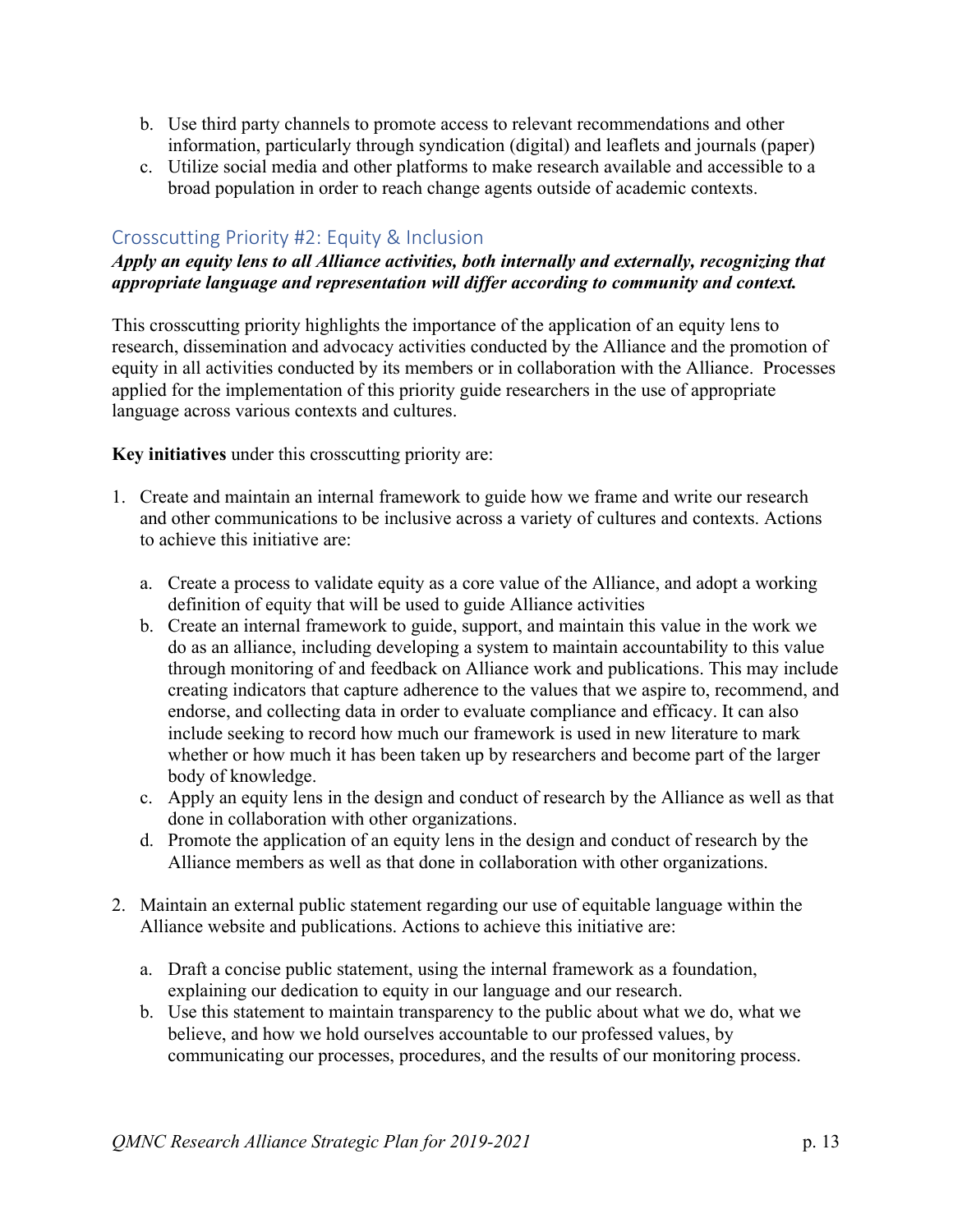- 3. Develop our internal capacity to live this ideal and to support others in doing so through the use of trainings, orientations, and ongoing educational opportunities as well as through compiling of resources. Actions to achieve this initiative are:
	- a. Organize and convene one or more orientations to the internal equity guide in order to introduce the framework and establish expectations for Alliance-related work.
	- b. Utilize the convergence of Alliance members at conferences or other gatherings to periodically offer ongoing training and educational opportunities in order to maintain best practices and update membership on evolving language.
	- c. Compile resources that will support the use of the equity lens in research promoted by the Alliance and make it available through our online platforms.

#### Crosscutting Priority #3: Communication

#### *Establish and maintain a communication plan, including an online platform to serve those working on collective QMNC research aims and activities.*

This crosscutting priority addresses the need for a strategy to guide QMNC communications with a number of stakeholders, including researchers, funders, and service users, among others. The QMNC Research Alliance website will serve as a home base for Alliance membership as well as a source of information for various users, while the broader communications strategy will work to ensure that the tools and channels used are appropriate and in alignment with the intended message and target audience.

**Key initiatives** under this crosscutting priority are:

- 1. Create and maintain a website with up-to-date information on current and recent research relating to Alliance priorities. Actions to achieve this initiative are
	- a. Hire a web designer to build, design, and launch the Alliance website.
	- b. Work with the web designer to train one or more Alliance administrators to maintain and update website.
	- c. Develop a system by which Alliance members submit publications or other work related to Alliance priorities and initiatives.
- 2. Maintain a database of active researchers, funders, and institutions who work on or support work relating to Alliance priorities. Actions to achieve this initiative are
	- a. Develop database and populate with relevant member registration information for individuals and organizations.
	- b. Update database regularly by importing information from new members as well as removing inactive members or those no longer working on research relevant to QMNC interests.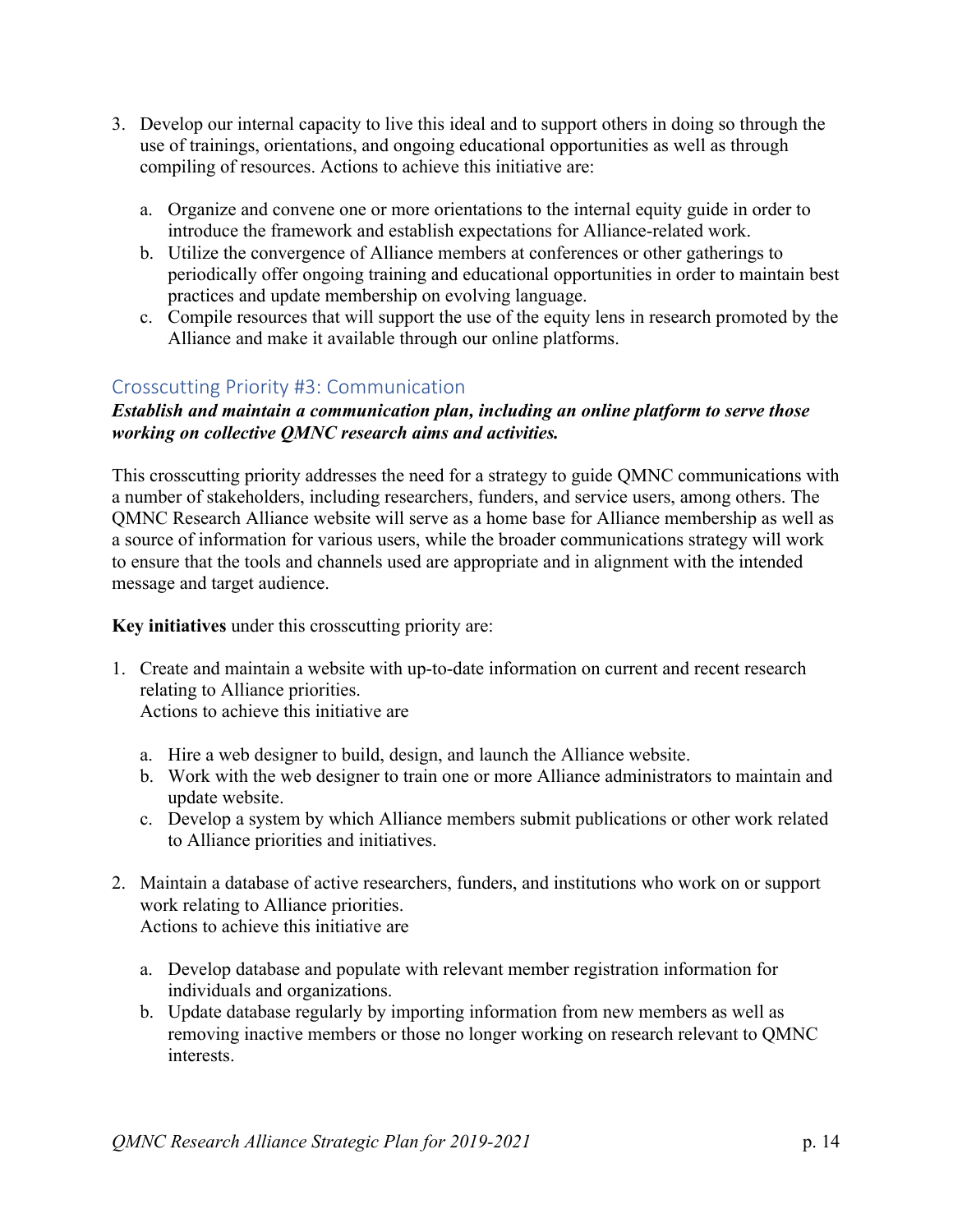- 3. Develop a communications strategy to guide Alliance interactions with various groups and to serve those working on collective QMNC research aims.
	- a. Identify categories of individuals and organizations with whom the Alliance will be in communication, such as funders, institutions of higher education and individual researchers, clinicians, and service users.
	- b. In close collaboration with Alliance research working groups, determine one or more key messages that directly support the Alliance's research priorities and that the Alliance would like to send to parties in each category mentioned in (a.)
	- c. Develop tools appropriate to the messages and intended recipients mentioned in (a.) and (b.), e.g., white papers, fact sheets, press releases, or other materials based on target group and the message to be conveyed.
	- d. Identify and develop channels for communicating these messages, including direct advocacy, the Alliance website, and social media.

#### Crosscutting Priority #4: Research investment

#### *Increase the commitment of organizations and funders to QMNC research, as demonstrated through enhanced investment in relevant research and capacity building.*

This priority emphasizes the need to promote knowledge and awareness among organizations and funders regarding why this approach matters to any effort to improve clinical and experiential outcomes for birthing individuals and their babies. Further, the heightened awareness of the impact of this approach must be coupled with increased commitment of funders and other institutions that have the ability to increase the capacity of researchers to pursue these topics. Under this priority the Alliance will seek to facilitate learning and understanding by organizations and funders regarding QMNC in order to increase funding and capacity relevant to the work.

**Key initiatives** under this research priority are:

- 1. Develop and agree upon the Alliance's role in enhancing investment in relevant research and capacity building
- 2. Develop a strategy to reach out to and build relationships with institutions of higher education to support and enhance capacity building. Actions to achieve this initiative are:
	- a. Determine what relationships are already in place between QMNC membership and institutes of higher education.
	- b. Determine how best to achieve this priority for example, through efforts to reform curricula, through holding knowledge sharing events, or through a function on the Alliance website.
- 3. Develop a strategy to build relationships with funders and mobilize them to support QMNC research broadly. Actions to achieve this initiative are:
	- a. Prioritize the donors that the Alliance wants to influence.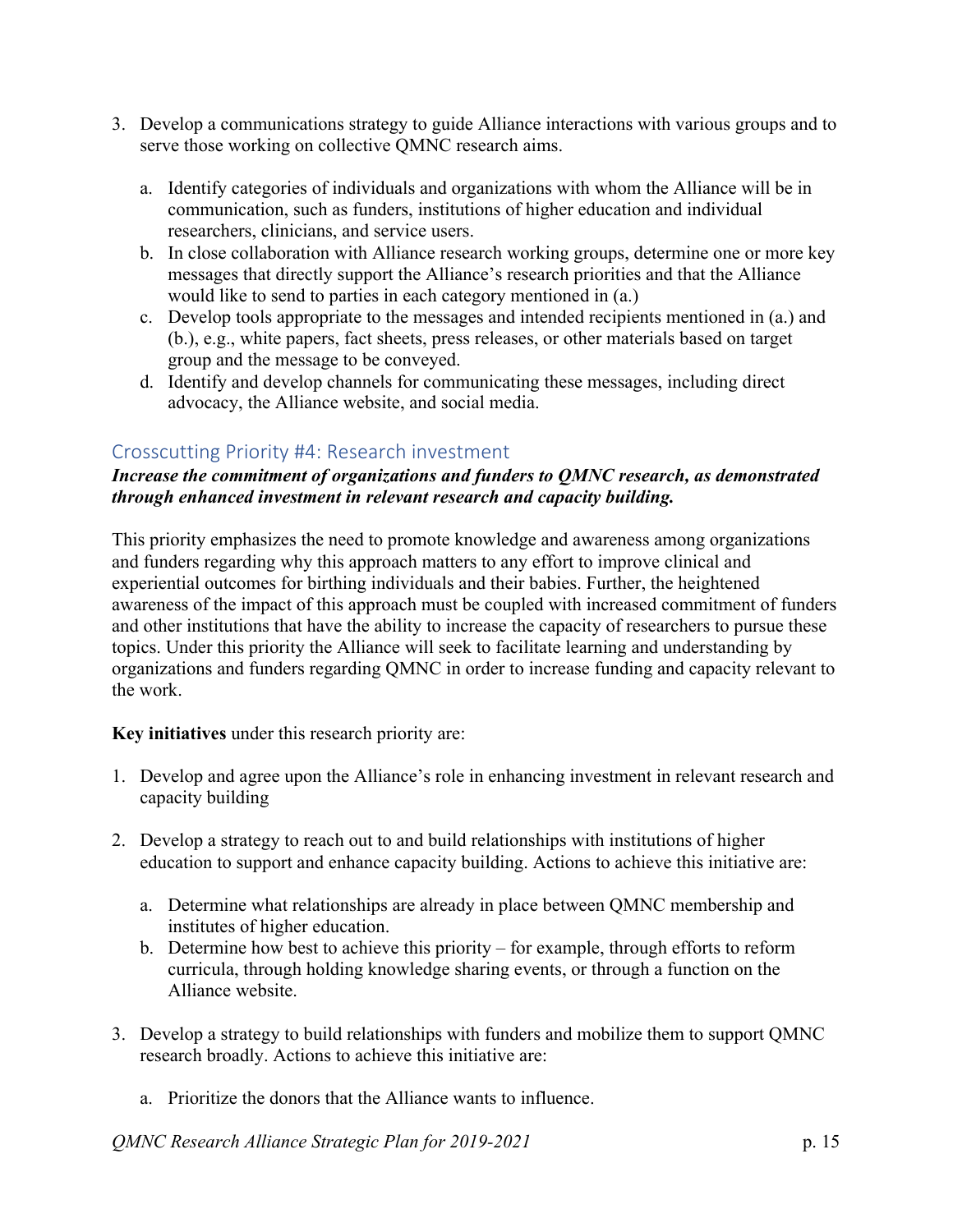- b. Update and develop visual aids and other materials for demonstration at briefings and for distribution to funders.
- c. Develop and send to funders white papers that illustrate the current body of knowledge and demonstrate the intersections of Alliance priorities with funders' missions and goals.
- d. Convene one or more funders' briefings in 2020 for U.S.-based and international funders, addressing the intersections and divergences of priorities between them.

### 6. INSTITUTIONAL PRIORITIES FOR 2019-2021

Organized in 2018, the Alliance will establish itself as a formal entity during this first planning period. By the end of 2021, we anticipate having in place the governance policies and operating structures required for effective engagement of increasing numbers of researchers and smooth facilitation of expanding collaborative action.

The Alliance has its home in space generously contributed by the Yale School of Nursing, though all other work must be supported by external funding. Institutional strategies are stratified by priority and long-term effect in order to make the best use of any funding secured. A funding level of \$10,000 will go towards the first stratum of these goals, including Institutional Priorities #1 and #2. A funding level of \$15,000-20,000 would make Priority #3 possible. Thus, in support of our research priorities for 2019-2021 and to ensure a strong foundation that will prepare the Alliance to continue working over the long term – five years and beyond – we will prioritize these three institutional efforts.

#### Institutional Priority #1: Develop Terms of Reference

#### *Develop Terms of Reference for the Alliance, including its purpose, membership, governance structure, and participation and decision-making mechanisms.*

Terms of Reference (TOR) will be drafted and approved early in the strategic planning period to ensure that Alliance leadership and members are working with a shared understanding of the purpose and function of the organization. The elements of the TOR will be composed through a participatory process and will take into account that the Alliance works across regional, cultural, linguistic, and other borders or contexts.

**Key initiatives** under this institutional priority are:

- 1. Develop a draft TOR that lays out the form and manner in which the Alliance will operate and regulate itself.
- 2. Seek feedback and final approval from the Alliance membership.
- 3. Disseminate the Alliance's TOR and make it publicly available.

#### Institutional Priority #2: Develop a brand for our Alliance

*Develop a branding strategy in support of other strategic priorities of the Alliance.*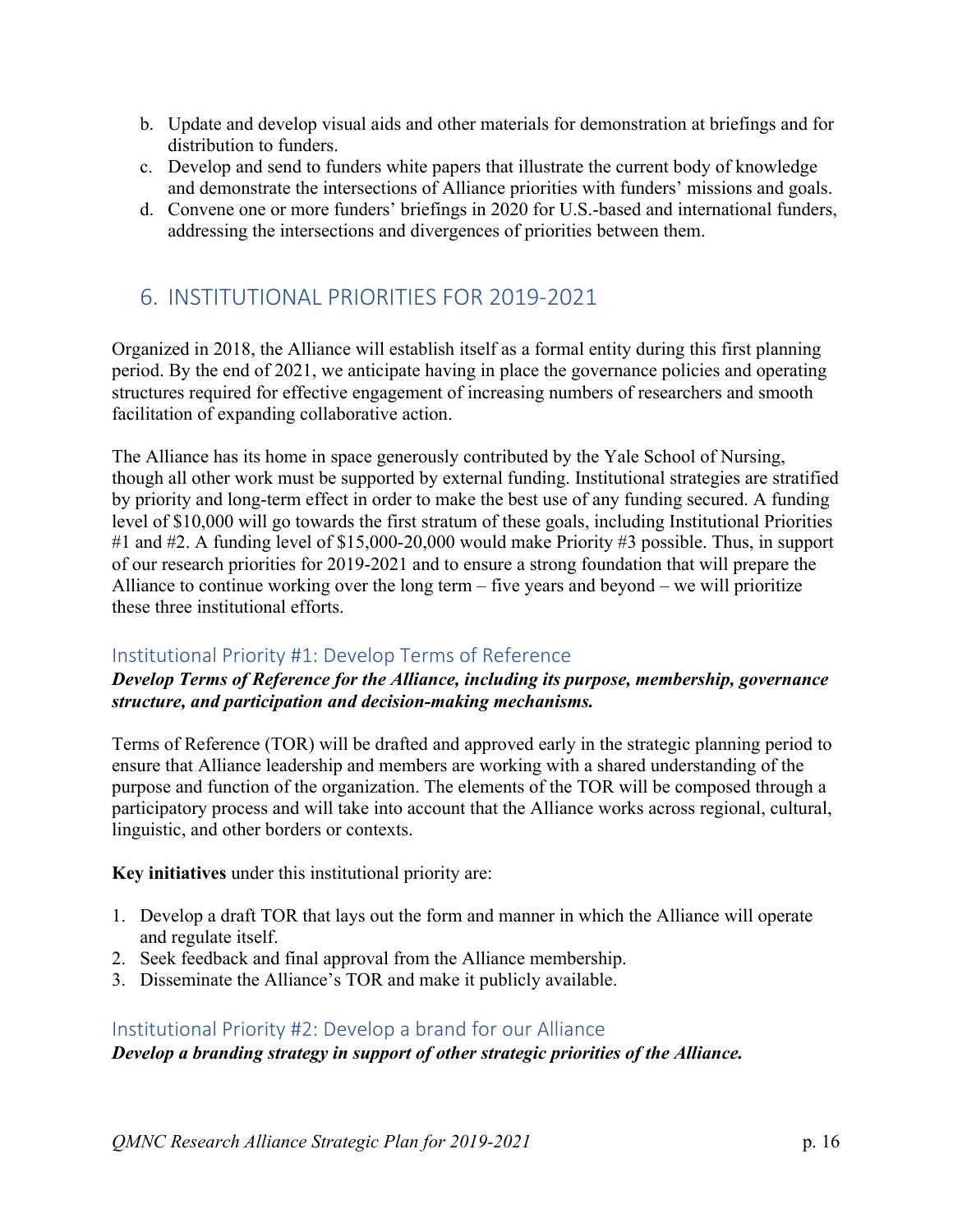Of critical importance to the future of the Alliance is establishing a distinct brand that enhances organizational cohesion, promotes recognition and increases the Alliance's influence, contributes to fundraising efforts, and supports the Alliance's mission in other ways. A tranche of the first \$10,000 of funding will go towards hiring graphic and web designers to develop a brand for the Alliance and to establish an online presence for it (see Crosscutting Priority #3 – Communications).

**Key initiatives** under this institutional priority are:

- 1. Trademark the name of the Alliance.
- 2. Design branding for the Alliance and disseminate for use.
- 3. Develop a branded online presence for the Alliance.

#### Institutional Priority #3: Establish a financial system and a fundraising strategy *Establish a financial planning and reporting system and a fundraising strategy for the Alliance for 2019-2021.*

As part of its institutional development, the Alliance will develop its financial management system and establish norms for fundraising (see Crosscutting Priority #4). As a first step, the Alliance will create a financial planning and reporting system that the leadership will use for monitoring and decision-making purposes. A \$15,000-\$20,000 budget would enable the Alliance to determine a financial plan for long-term funding and financial management and to develop materials that will support the attainment of such a plan.

**Key initiatives** under this institutional priority are:

- 1. Establish a financial planning and reporting system for the Alliance. Actions to achieve this initiative are:
	- a. Develop projected revenue and expense flows, assumptions about the internal and external environment upon which the financial scenario rests, and the Alliance's approach to financial risk management
	- b. Establish a system for closely monitoring budget vs. actual expenditures and tracking external trends
	- c. Produce and disseminate quarterly financial reports showing income sources and amounts, as well as line-item expenses of the Alliance's operations.
	- d. Use the information in financial reports to make timely adjustments to initiatives and operations
- 2. Develop a fundraising strategy tailored to specific Research Priorities and Initiatives as well as for the Alliance broadly. Actions to achieve this initiative are:
	- a. Develop a policy and protocols for deciding from whom the Alliance will receive funds, adhering to our stated values.
	- b. Agree on protocols related to Alliance fundraising, e.g., for how decisions will be made about fiscal agents, principal investigators, the flow of funding, the endorsement or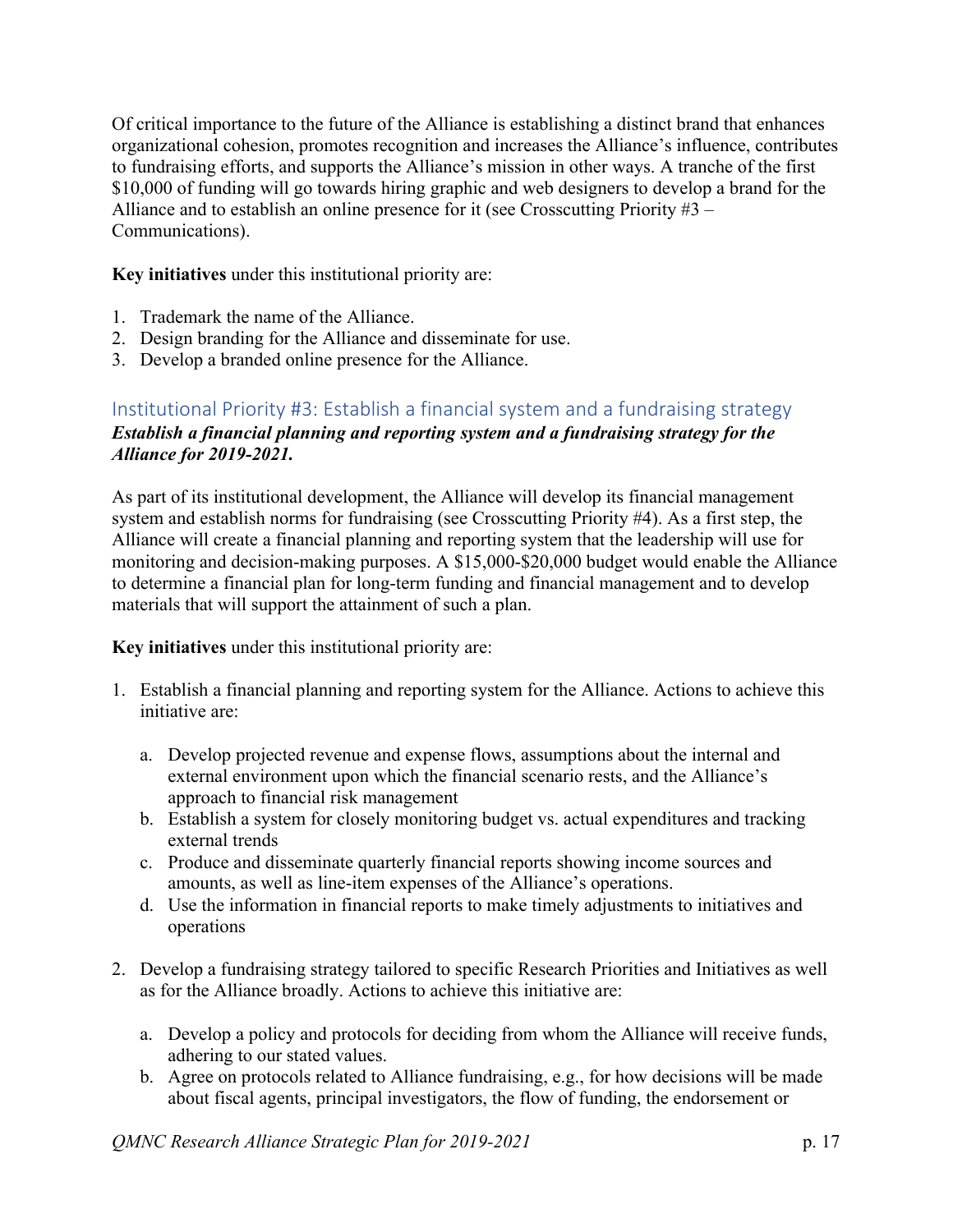sponsorship of the Alliance for collective applications for funding. Set guiding values for those protocols, e.g., the values of promoting equity, democratization, and capacity building.

- c. Create a fundraising strategy and assign leaders to each area or task.
- d. Nurture relationships with funders who attended the briefing in 2018 and court new donors through communication about how Alliance research and priorities intersect with the vision and values of the funder.
- e. Collectively pursue significant grant funding from a large foundation that is compatible with the mission of the Alliance broadly.
- f. Develop core descriptions of research aims and budgets to use for multiple grant submissions as well as in materials for distribution to potential donors.

## 7. MONITORING PROGRESS AGAINST 2019-2021 GOALS

We acknowledge that attribution will be a challenge in assessing the influence and impact of the QMNC Research Alliance and the implementation of this strategic plan. We will take care in how we collect and report on data showing progress against our benchmarks. We will need to conduct polling among our membership, and perhaps beyond, to help identify inspiration from and attribution to the Alliance. We will want to go beyond peer-reviewed published literature to also track our influence through other forms of disseminating research findings, including social media.

We include benchmarks in this strategic plan for our three sets of strategic priorities. We will seek baseline information for each and set up tracking and monitoring systems. We will adjust the benchmarks during the first part of the planning period as we learn what information best serves the Alliance in understanding progress against our goals and in making decision.

In this first short planning period – through 2021 – we may not be able to track other measures of impact that we would want to monitor in the future. Examples are accomplishments in shifting program priorities and changing policies.

#### Research benchmarks

- increase in unique visitors to the Alliance website
- increase in number of Alliance members (individuals and organizations)
- increase in diversity of Alliance membership in categories such as areas of expertise and geographical spread
- # of relevant tools made available via the Alliance, including the QMNC framework, and degree of uptake in their use by researchers and others

#### Benchmarks for crosscutting priorities

- # of Alliance-related research findings translated and implemented
- increase in research outputs relevant and accessible to the Global South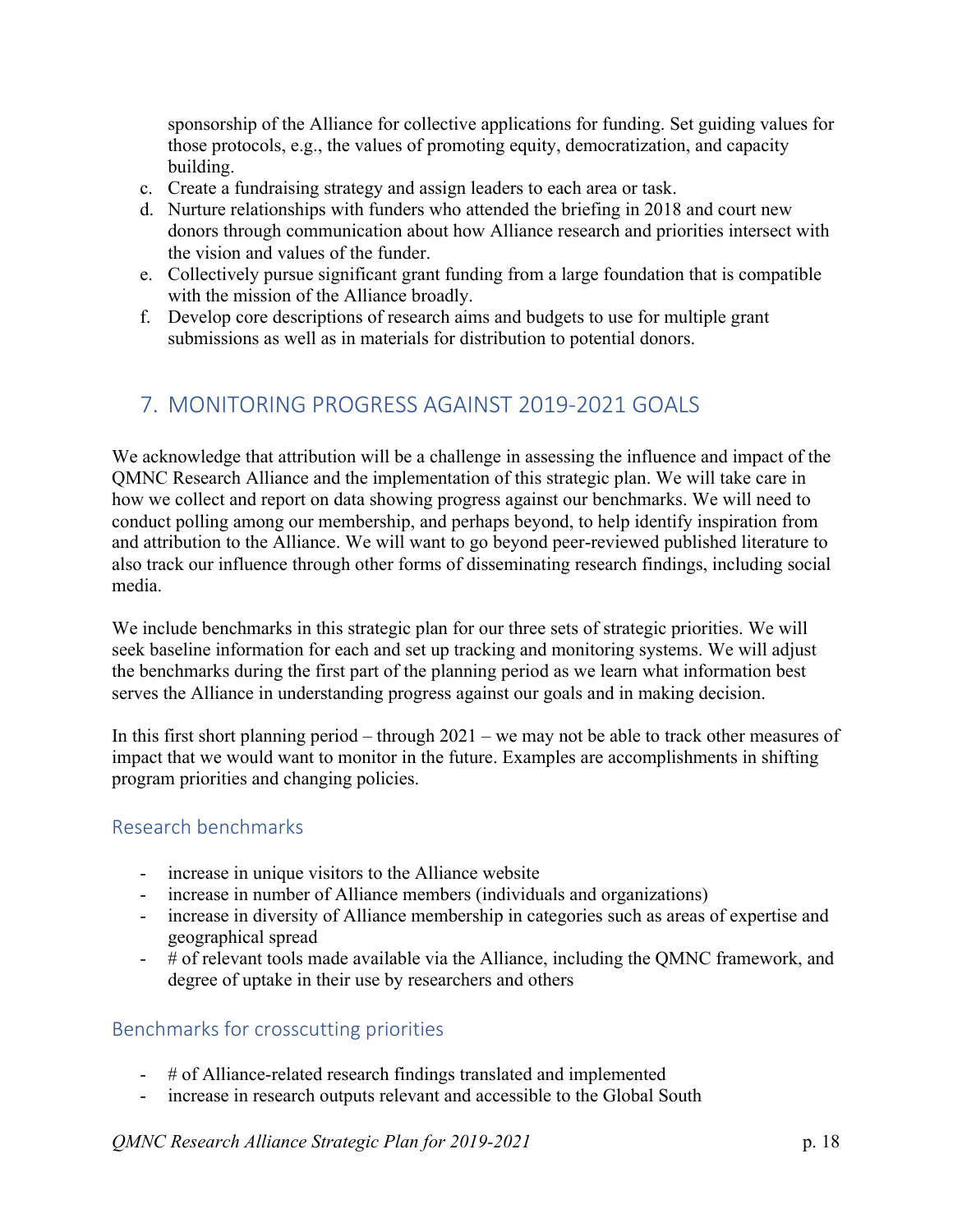- # of references to the QMNC Research Alliance Equity Statement in the literature
- increase in page hits in the Alliance website's database of active researchers, funders, institutions
- increase in downloaded articles from the Alliance website

#### Institutional benchmarks

- Degree of fulfillment of and compliance with the Alliance's full Terms of Reference
- % of Alliance work groups that are actively moving forward with approved work plans
- increase in Alliance member participation
- increase in annual funding to the Alliance's core functions

#### Strategic reviews

This strategic plan will shape and guide the Alliance's accomplishments through the conclusion of 2021. It provides a clear framework for the launch of this collaborative effort and will tap a gamut of opportunities to change the landscape for global research that promotes, generates, and translates knowledge, particularly of the integral role of midwifery.

On an annual basis prior to operational planning for the next year, the Alliance will conduct a strategic review in which we will assess progress on the benchmarks. Based on the results of that review and a check on changes in our operating environment, we will make course corrections as required to maintain a relevant and ambitious plan, as we strive to make it possible for all women and childbearing families to survive, thrive, and transform.

# Appendix 1. Illustrative Quarterly Plan Template

| Name of subcommittee or<br>working group | Period for this plan (quarter) | Name of person submitting the<br>report and date submitted |
|------------------------------------------|--------------------------------|------------------------------------------------------------|
| <b>Priority XX</b>                       |                                | Name:                                                      |
| Leaders:                                 |                                | Date:                                                      |
|                                          |                                |                                                            |
| <b>Last Quarter's Priorities</b>         | <b>Accomplishments/Status</b>  | <b>Next Quarter's Priorities</b>                           |
|                                          | $\bullet$                      |                                                            |
|                                          |                                |                                                            |
|                                          |                                |                                                            |
|                                          |                                |                                                            |
|                                          |                                |                                                            |
|                                          |                                |                                                            |
|                                          |                                |                                                            |
|                                          |                                |                                                            |
|                                          |                                |                                                            |